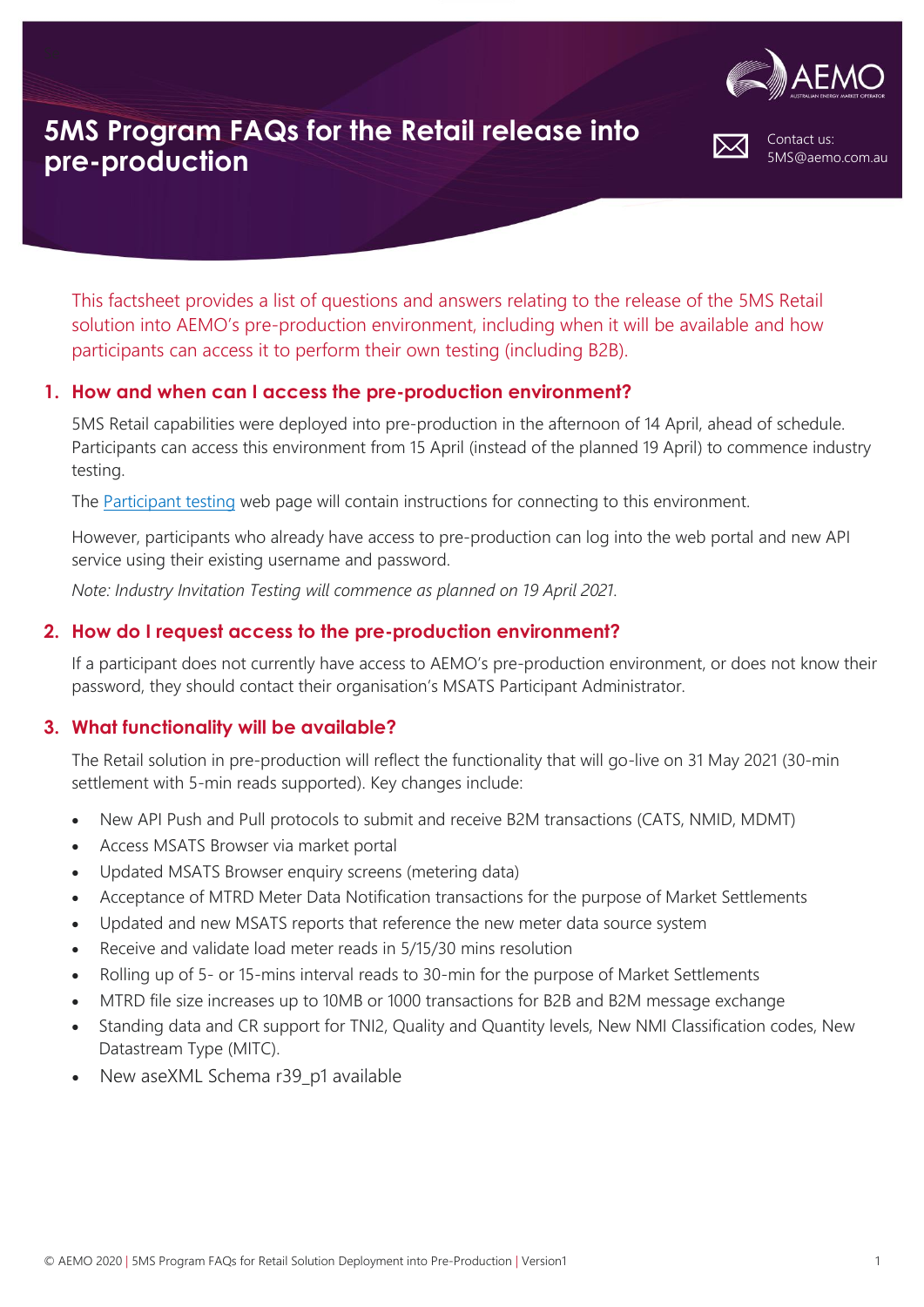

Contact us:

5MS@aemo.com.au

# **5MS Program FAQs for the Retail release into pre-production**

Refer to the [MSATS technical specification for 46.98](https://aemo.com.au/-/media/files/electricity/nem/5ms/systems-workstream/2020/msats-release-schedule-and-technical-specification-5ms-meter-data-v4.pdf?la=en&hash=80B5629DC09BDFCFBCB6EECCD6513F8E) for further details. For a full list of the 5MS capabilities that will be available in AEMO's pre-production environment, refer to [Functional Deployment Matrix](https://aemo.com.au/-/media/files/electricity/nem/5ms/program-management/aemo-5ms-functional-deployment-matrix.xlsx?la=en).

Note: From July 2021, as part of Market Trials, the Retail solution in pre-production will be updated to five-minute mode to reflect the functionality that will be available in production at rule commencement (1 October 2021).

#### **4. When was the data in this environment refreshed?**

This data was refreshed from the production environment as at 11 December 2020.

#### **5. What should I be testing?**

It is an opportunity for participants to test their organisation's changes with AEMO's market system changes in readiness for the production release on 31 May 2021, and 5MS industry rule commencement on 1 October 2021.

#### **6. Will AEMO co-ordinate industry testing activities?**

No, AEMO does not co-ordinate industry testing activities as this is a participant led activity that can take place at any time once the functionality is available in the pre-production environment.

However, AEMO will coordinate Invitation Testing with a subset of participants. This phase of testing has been organised through the Industry Testing Working Group. Regular updates on Invitation Testing will be provided to the Readiness Working Group (RWG), Systems Working Group (SWG) and Industry Testing Working Group (ITWG).

### **7. What support will be available during industry testing?**

Support for the pre-production environment is available during business hours and will be provided through AEMO's Support Hub:

- a. Online: [https://www.aemo.com.au/Contact-us.](https://www.aemo.com.au/Contact-us)
- b. Phone: 1300 236 600

#### **8. What is the response time when logging a request via Support Hub?**

While there are no Service Level Agreements (SLAs) for the pre-production environment, AEMO will make best efforts to respond as soon as possible.

### **9. Will there be outages during the pre-production cutover?**

The cut-over for the Retail system is a complex process that will take some time to execute. In preparation, AEMO will commence some activities, including the data migration, ahead of time.

During the cut-over process there will be an outage in: